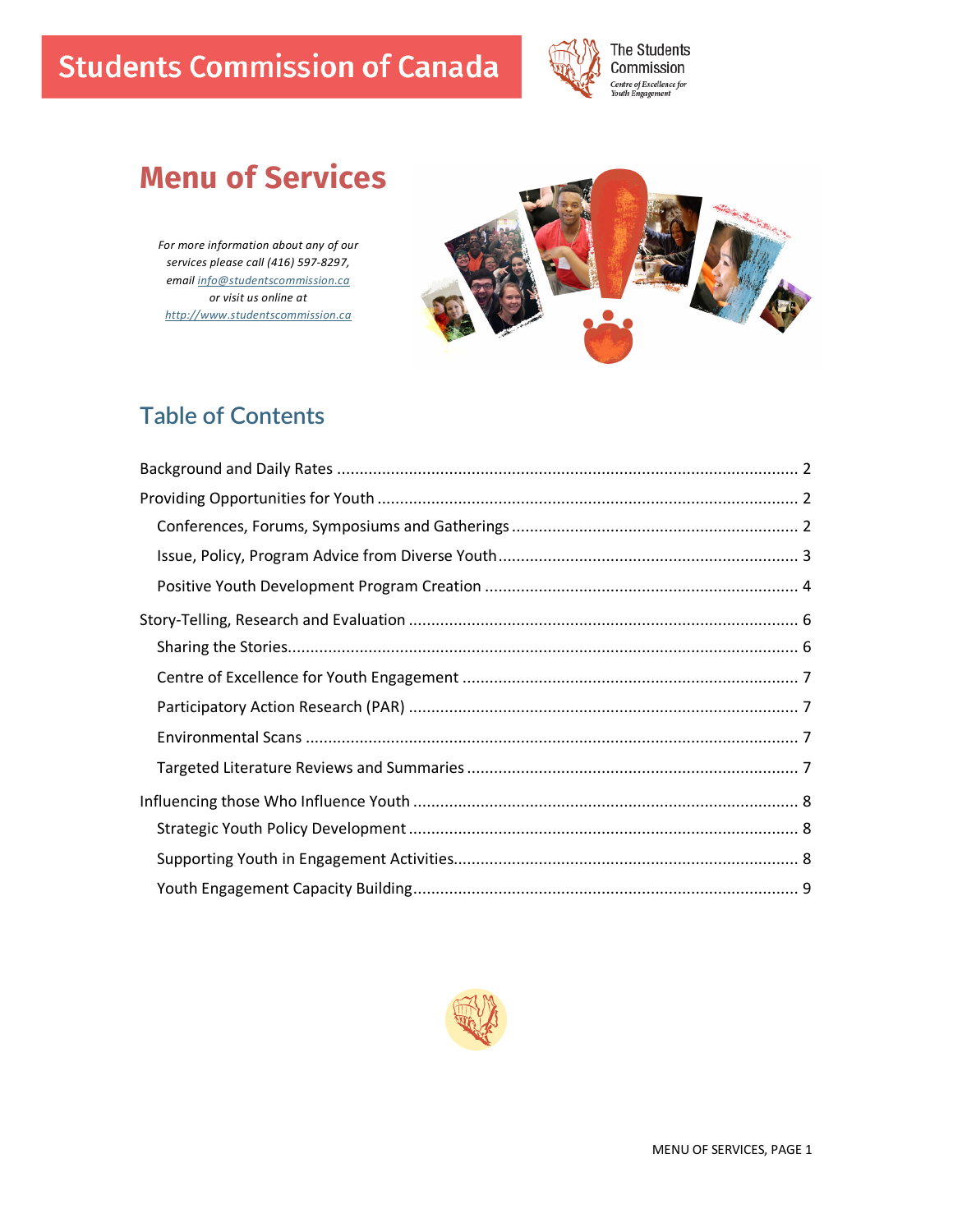# **Background and Daily Rates**

The Students Commission of Canada (SCC) supports its charitable activities by generating revenue through providing consulting, advisory and implementation services to a wide range of clients, including federal, provincial, territorial and municipal governments; local, regional and national youth serving organizations and networks; public health units and schools; tribal councils and Indigenous youth serving organizations; police services; correctional services and various recreational and sports deliverers.

Rooted in our Four Pillars: Respect, Listen, Understand Communicate™, our services are informed by research generated through our work as the lead of Centre of Excellence for Youth Engagement and more than 25 years of active practice of youth engagement. Validated frameworks and models, updated literature reviews and ongoing program evaluation guide our consulting activities in a full continuum of strategic advice, customized research, program development and implementation, to evaluation and follow-up.

The SCC charges a base fee of \$500.00 for its services. The SCC is a charitable organization. As a result, we do not charge HST/GST on our services. Charitable Reg. #886333947-RR-0001. The SCC team is intergenerational and includes a diverse mix of skill sets. These skill sets and competencies include: Program Development, Youth Engagement, Leadership, Facilitation, Graphic Design, Digital Media and Complex Data Analysis. The SCC is a complex organization with multiple funding sources. As a result, the SCC often takes a 'team' approach to projects. Prospective clients may interact with up to 10-12 staff/volunteer members as part of this process. The lead contact for the process, however will be consistent.

# **Providing Opportunities for Youth**

# *Conferences, Forums, Symposiums and Gatherings*

The SCC was born through a recommendation by youth at a national youth conference held in Toronto in 1991. From that initial event, the SCC has developed and refined a conference curriculum. Our team can provide full event management or work with your team to fill in and support your customized needs.

### Full Event Management

Our team can work with you and your organization to plan, develop, execute and evaluate your entire event. One of our strengths in youth focused event planning and management is being able to quickly, efficiently and effectively bring together all those needed to ensure the success of your program.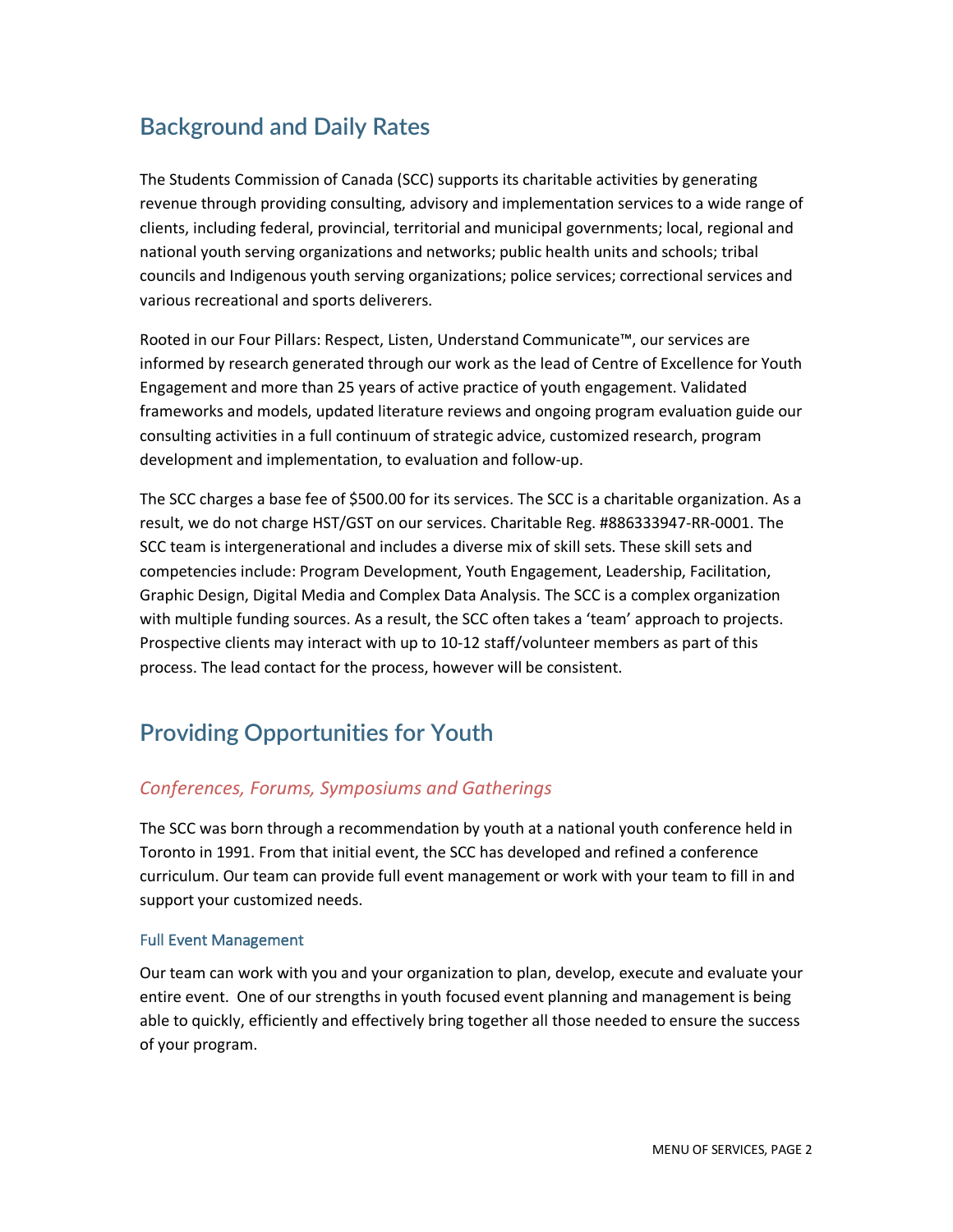#### **Consultation**

Having brought together thousands of young people from across Canada and internationally to more than 200 events, the SCC's expertise will help provide your organization's planning team with insights, ideas, and potential tools to ensure your youth or youth/adult gathering is a success. We can assist you in developing an event plan, creating a process or program that will meet your needs. Our Consultation team includes the SCC leadership team, young leaders, and youth who can meet, review and provide either one time or ongoing consultation for your event.

### Youth Recruitment

We can provide support as you recruit participants for your event. We can work with our partners in the youth-adult partnership network to ensure diverse representation. Our expertise is in recruiting diverse youth participants. Our team can help develop a communication strategy you can use to promote the event to youth and young adults, using social media to recruit youth and link youth and adults from our partners across Canada to help broaden your reach.

### Event Facilitation

We can provide trained and supported youth, young adult, and adult facilitators to lead large or small group discussions to support your process. These facilitators can lead a range of additional activities, including community building activities and off-site tours or meetings, as well as provide night time and behavioural support to your participants.

### Event Evaluation

In collaboration with youth and young adults, our team of researchers can tailor our event evaluation plans using our Sharing the Stories research and platform to your needs, including daily evaluations, workshop evaluations, an overall event evaluation, impact evaluation, and / or process evaluations. For more about our evaluation work please visit www.sharingthestories.ca

### *Issue, Policy, Program Advice from Diverse Youth*

We are known for successfully bringing together diverse groups of youth and having them learn, share, and build together. We have seen and studied the impacts of gathering youth from varied backgrounds, cultures, languages, lived experiences and having them develop new understandings and communicating with each other, learning and sharing in order to create change in all young people's lives.

Many of the young people we have sustained relationships with (providing new opportunities for input) come from communities commonly marginalized or under-engaged such as youth of colour, First Nation, Métis, and Inuit youth, GLBT youth, newcomer youth, northern and rural youth, language minority youth, youth in care, and street involved youth. Our strong partnerships with organizations who serve these and other underserved youth allow us a reach from coast to coast to coast when seeking youth input. This is complemented by youth who are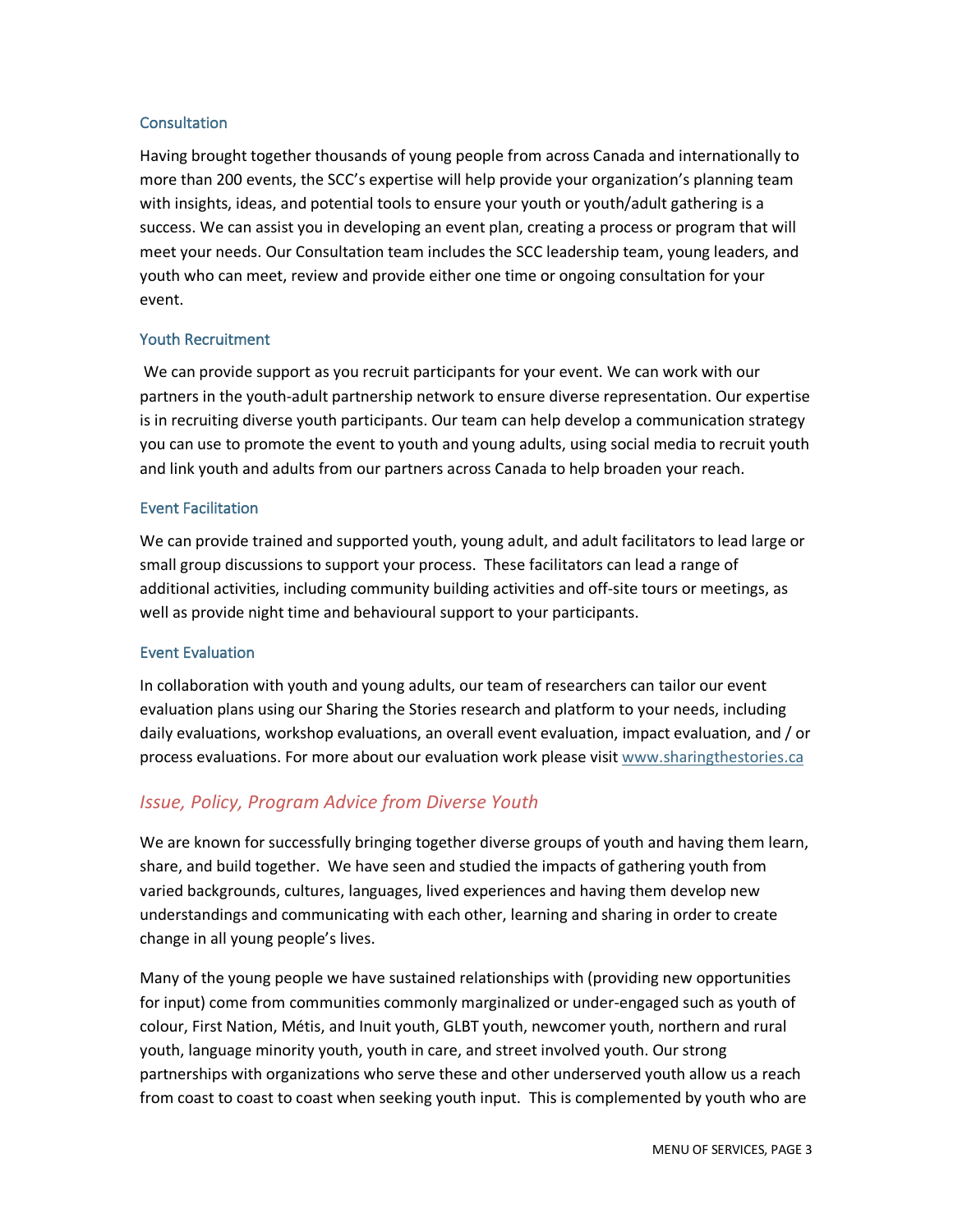identified as leaders, who are already active and currently engaged in various activities, and who came from diverse backgrounds.

### Youth-Adult Partnership Network

Governments, organizations, and systems want to know what young people feel and what they are thinking on current issues facing children and youth. Increasingly recognized as an important component of youth engagement, having young decision makers assist as programs, policies, and legislation are developed, reviewed, and implemented can help ensure your work is relevant, effective, and meets the needs of children and youth in Canada.

The Young Decision Makers (YDM) model is our framework for incorporating and engaging youth in decision making. Our Youth-Adult partnership network is a body of youth, young adults, adult allies and organizations from across the country who work collaboratively to ensure that youth voice is heard in formal and informal decision-making bodies (governments, systems and organizations).

### Community, Regional and National Partnerships

The SCC was founded through inter-generational and cross-organizational partnerships: the impetus of our birth was the coming together of a number of youth leaders, publishers, educators, and service club volunteers who knew that young people in Canada required a space to use their voices. Long before funding mandated partnerships, the SCC has applied systems thinking and network leadership approaches to its work: through collaboration with countless sectors on various projects. Our vision of partnership is one where all win: partner organizations, children, youth, and ourselves. We strongly respect the reciprocal nature of partnerships and value what we both share with and receive from others. Our capacity to develop meaningful partnerships can be seen in our relationships with our existing partners and their youth. This process of coming together, learning from each other, and moving each other forward has allowed us to share opportunities and knowledge in a respectful process.

# *Positive Youth Development Program Creation*

When issues arise, funding becomes available, or your organization decides to develop a new program to serve youth and young adults, The SCC can provide support as you create a positive youth development program. We have existing programs available that can be tailored to meet your needs or we can help you determine a new strategy that can be executed into a program. Either as an official partner or in a contractual relationship, the SCC can assist you with adapting our existing programming to fit your needs or developing new initiatives.

### Influence in Action

Influence in Action evidence-based program addressing substance use and positive decision making of youth by training youth who are identified as peer influencers, by their peers. With the information and skills from the training, these youth influence the decision-making of their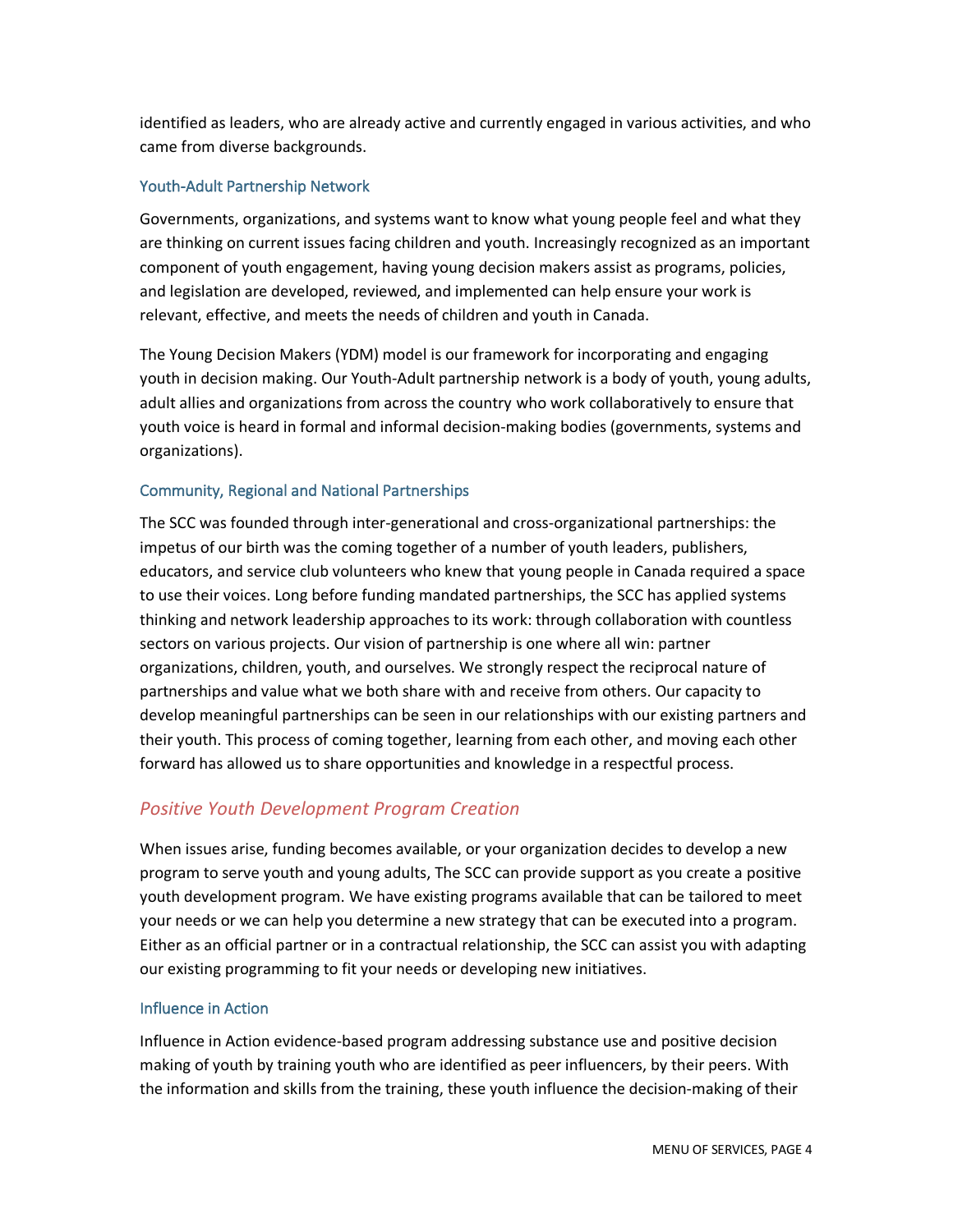peers through informal conversations. This program is an excellent opportunity for influential students from different social groups in your school or organization to learn new life skills and gain new knowledge and methods of communicating with their peers. It is an amazing opportunity for the greater student body to be positively influenced in their decision-making. This program is based on a randomized control trial in Wales that reduced smoking rates across school populations by 4%. We have completed a pilot phase of this project nationally and currently are completing a report on this pilot. Early reporting suggests that the program was very well received by schools and organizations in various settings. For more information visit the Influence in Action website.

#### Project PEACE

Internationally recognized as an effective crime prevention strategy, The PEACE Project involves Toronto youth, the Toronto Police Service, community agencies and schools in efforts to reduce the negative impact guns and gangs have on all our lives. Working together, youth and police have developed videos, programs and workshops that address violence. We can work with your organization or Police Service to develop a similar youth engagement response in your community to guns, gangs and violence. For more information visit www.projectpeace.ca.

#### Don't Believe The HYPE

This is a school-based youth engagement program led by a young adult facilitator that demonstrates positive role modeling while students learn more about hip hop. The students deconstruct how this genre of music – this culture – is used internationally to address social issues such as poverty, racism, and oppression. There is a skill development component in the elements of hip hop (dance, music, and writing) that is delivered throughout the program. Youth are challenged to look beyond the headlines and sensationalism of what they hear, see, and read about hip hop and to reach past the HYPE. For more information visit the Don't Believe the Hype website.

### Gender Specific Programming

Research shows that there are gender differences in learning and the SCC has developed gender specific programming for twenty years, recognizing the difference in needs, processes, and styles of programming. These include *Challenge the Assumptions*, *Young Women Connect*, the *Young Men's Guyde*, Project Not-So-Much and Project Not-So-Many. Skilled at recruiting, engaging, and sustaining the engagement of youth in these projects, we can assist you as you adapt one of our existing programs or develop your own gender specific programming.

*"I am one of the members of Project Not-So-Much. This project started in November of 2003, and we have been here at the Students Commission ever since. The whole idea behind this project was to bring a group of young men together to hang out and express their opinions, on issues that they were facing in their communities, families and just life in general.*

*I don't want you to get it twisted; we didn't show up just wanting to talk about our problems. There was something that drew us in: money, food and tokens for the subway here in Toronto -*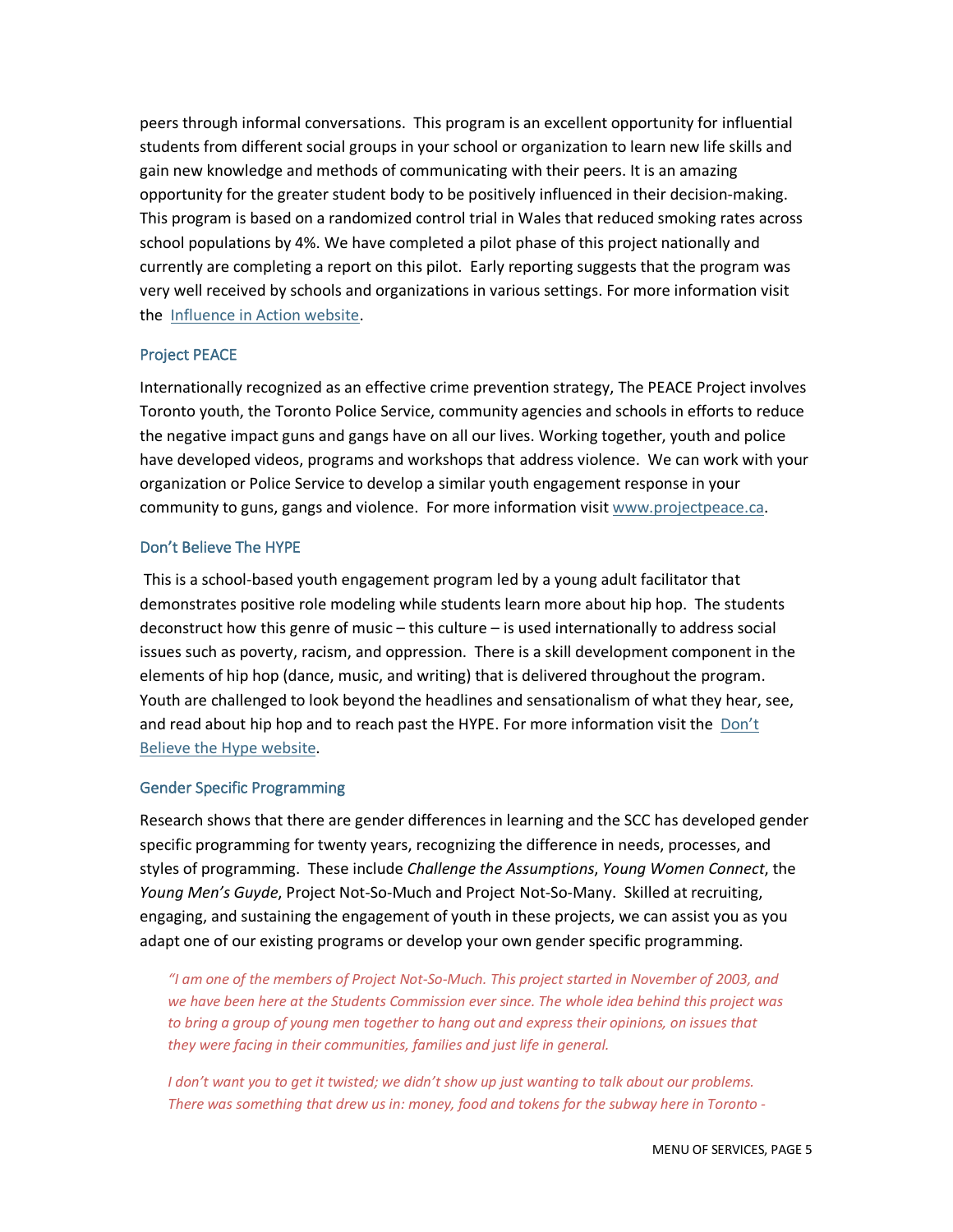*things that everyone loves. Believe it or not though, that's not what kept us here - it was the fact that we are making a difference in both are ourselves and in others."* 

*– Youth Participant* 

# **Story-Telling, Research and Evaluation**

### *Sharing the Stories*

In 2011, the SCC identified a consistent gap in the capacity of Canadian youth-serving organizations to effectively tell their story. In fact, most organizations did not have the capacity or resources to rigorously evaluate their programs or compare the effectiveness of their programs with other organizations. As a result, there was a lack of Canadian evidence for youth engagement programs, initiatives, and interventions. Through support and funding from the Ontario Trillium Foundation, the SCC launched the Sharing the Stories (StS) research and evaluation platform. StS includes reliable and valid quantitative and qualitative evaluation tools. More importantly, it includes a team of coaches and analysts who support organizations to effectively tell the story of their programs.

StS is a subscription-based model. Each organization pays a relatively small fee to subscribe to the platform. They also agree to pool their data into an anonymized database so that comparisons can be made across programs using similar evaluation tools, processes, and measures. StS now has over 300 unique programs and organizations that are a part of the shared platform.

StS is focused on building an anonymized database of information for youth, the youth sector, policy-makers, and funders. The information gleaned from the database supports:

- **1. Youth Voice:** StS provides a platform for young people to have their voices heard in the programs and initiatives that work with them.
- **2. Youth Sector:** StS provides a platform for organizations to learn about what's working in their programs and what might need to be improved.
- **3. Policy-Makers:** StS identifies trends in the youth-serving sector and shares them with policy-makers so that policy can be informed by evidence.
- **4. Funders:** The evidence generated from StS informs funders on the effectiveness of their programs.

StS is organized around reporting on change on Three Levels using CEYE's Youth Engagement Framework.

• The individual level focuses on reporting on changes (positive and negative) for individual youth and adult allies.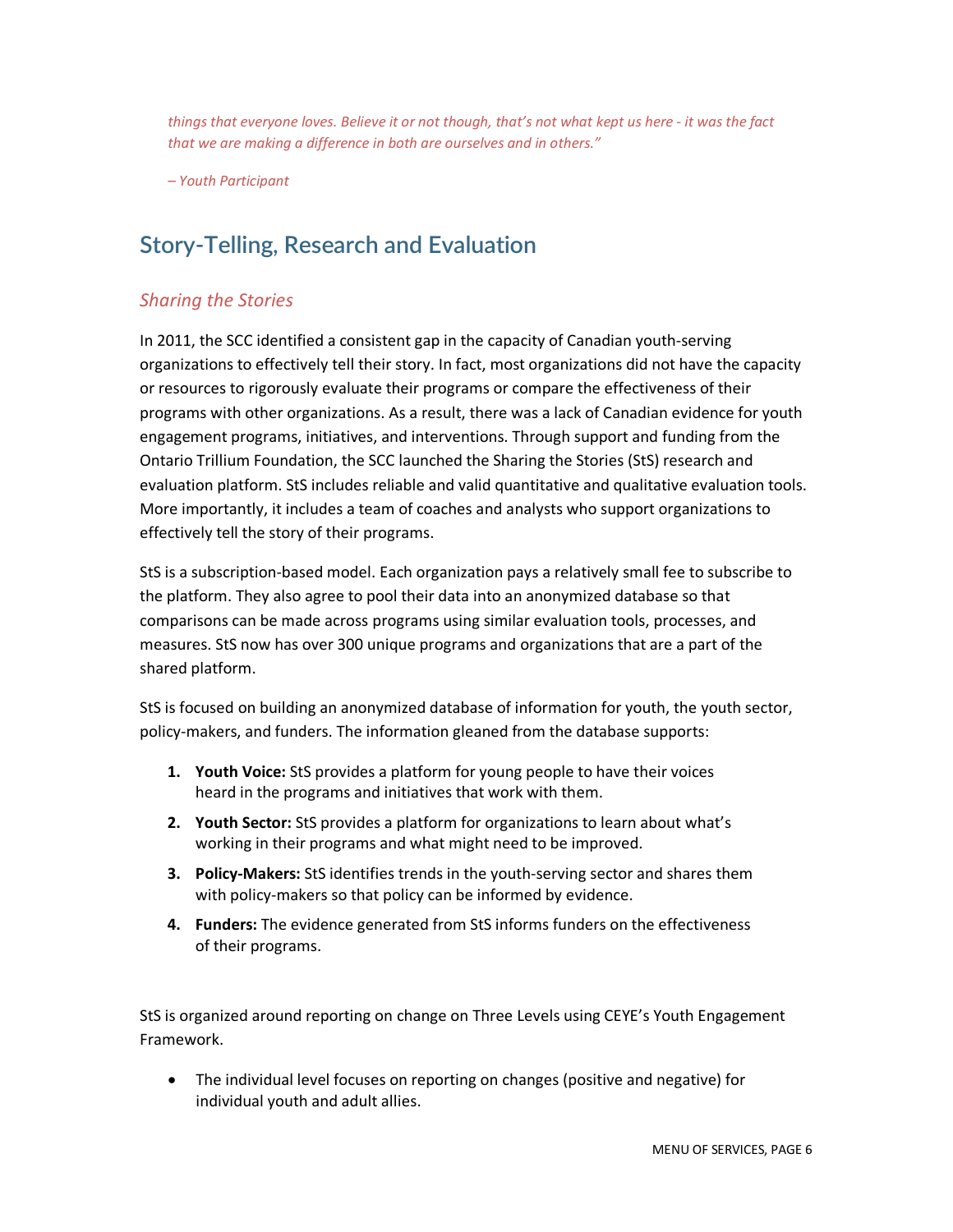- The social level focuses on reporting on changes (positive and negative) in relationships. For example: how youth interact with other youth or how youth interact with other adult allies.
- The system level focuses on reporting on changes (positive and negative) for programs, organizations, and policy-makers. For example, how youth influence program design or how youth influence government policy.

### *Centre of Excellence for Youth Engagement*

The SCC is the lead of the Centre of Excellence for Youth Engagement (CEYE). The CEYE includes researchers from Brock University, Bishop's University, Humber College and Queen's University. Initially named the Centre of Excellence by the Government of Canada in 2000, we continue to respond to, develop, and execute research and learnings, knowledge transfer frameworks, and research for governments, systems and NGO's. The CEYE provides the academic and ethical anchor for the StS Research and Evaluation Platform. The CEYE also reviews the youth trends emerging from the StS platform and then works to develop research and/or policy proposals.

### *Participatory Action Research (PAR)*

PAR is an opportunity to engage youth, young adults, and adult allies in identifying issues of importance, gathering information, and drafting reports / recommendations that are most relevant to them. The "research" aspects of PAR is different in that it avoids the "We'll take information from you and report" approach that often comes from more traditional research undertaken by academia or systems. PAR recognizes that the experts are not only those from existing research structures, who often would go to a community, study youth and leave with their information to write papers, reports and develop recommendations, never to be seen again by the youth or young adults. Using PAR means that the "research" is done by youth and young adults, for youth and young adults. We can support you as you develop a PAR project that brings youth and young adults together to address specific issues identified by them and develop results that are directly applied to the problems at hand.

### *Environmental Scans*

Are you looking to develop a new program or learn more about similar programming nationally and internationally? We can deliver to you a full scan of organizations, programs or projects from around the globe that meet your needs. These scans are developed in concert with you to ensure the information you require is the information you receive. Delivered in a design that is easy to read, this resource will be a tool that can be used by your whole organization.

### *Targeted Literature Reviews and Summaries*

To support your program development, fund development or training programs the SCC can develop targeted Literature Reviews and Summaries. This knowledge on children and youth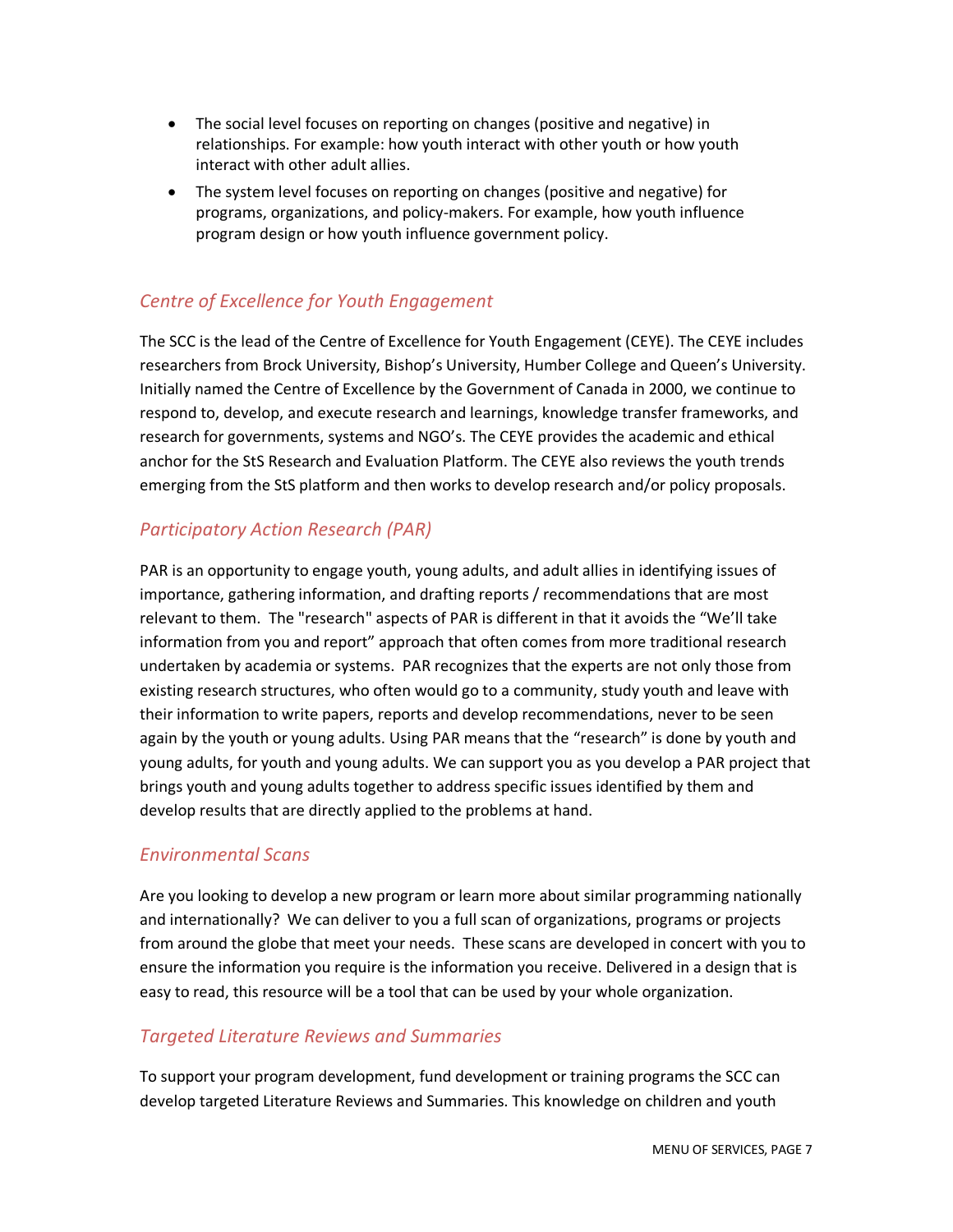engagement related issues can help support your existing and new work. By looking at current and relevant data generated internationally, these reviews will help you ensure your programs are having the greatest impact on those you serve.

# **Influencing those Who Influence Youth**

# *Strategic Youth Policy Development*

Strong policies result in strong programs. The SCC has helped many organizations and systems such as Girl Guides of Canada, Chiefs of Ontario, YMCA of Greater Toronto, YMCA Canada, the City of Vancouver, the City of Mississauga, Kids Help Phone, Cooperative Housing Federation and various federal, provincial and territorial governments across Canada as they develop youth and youth engagement strategies, policies, or frameworks.

Our team of researchers and programmers work collaboratively with you to determine how to develop effective, current, and relevant policies that are meaningful and will impact youth and your organization positively.

Working with youth and young leaders, senior management and volunteers within your organization we can develop a process that is engaging and inclusive to ensure that all stakeholders have the opportunity to influence the final policy. Our expertise in developing and leading focus groups, online and in-person surveys, consultations, interviews, PAR projects, Photovoice, and social media tools helps ensure a wide scope of input is generated and buy in occurs from all levels of your organization.

Our researchers scan similar processes, explore the latest data, and support the generation of tools to ensure that there is a clear relationship between formal and informal learning for your organization.

We can support the development and execution of youth or youth/adult steering committees or working groups who help move your process forward internally.

Lastly, we can conduct an ongoing evaluation of the process using Sharing the Stories so you can learn and share, should you wish, with others the knowledge generated and highlight the success of the process and the final product; new youth and/or youth engagement policies.

### *Supporting Youth in Engagement Activities*

### Advisory Boards

The SCC can assist your organization as you develop an advisory board, committee, or group to steer a project, program, or organization. A full service offered by the SCC from youth recruitment to evaluation, our team has the expertise to ensure that the group is inclusive and reflects those who use your program; they are supported, trained and able to participate fully.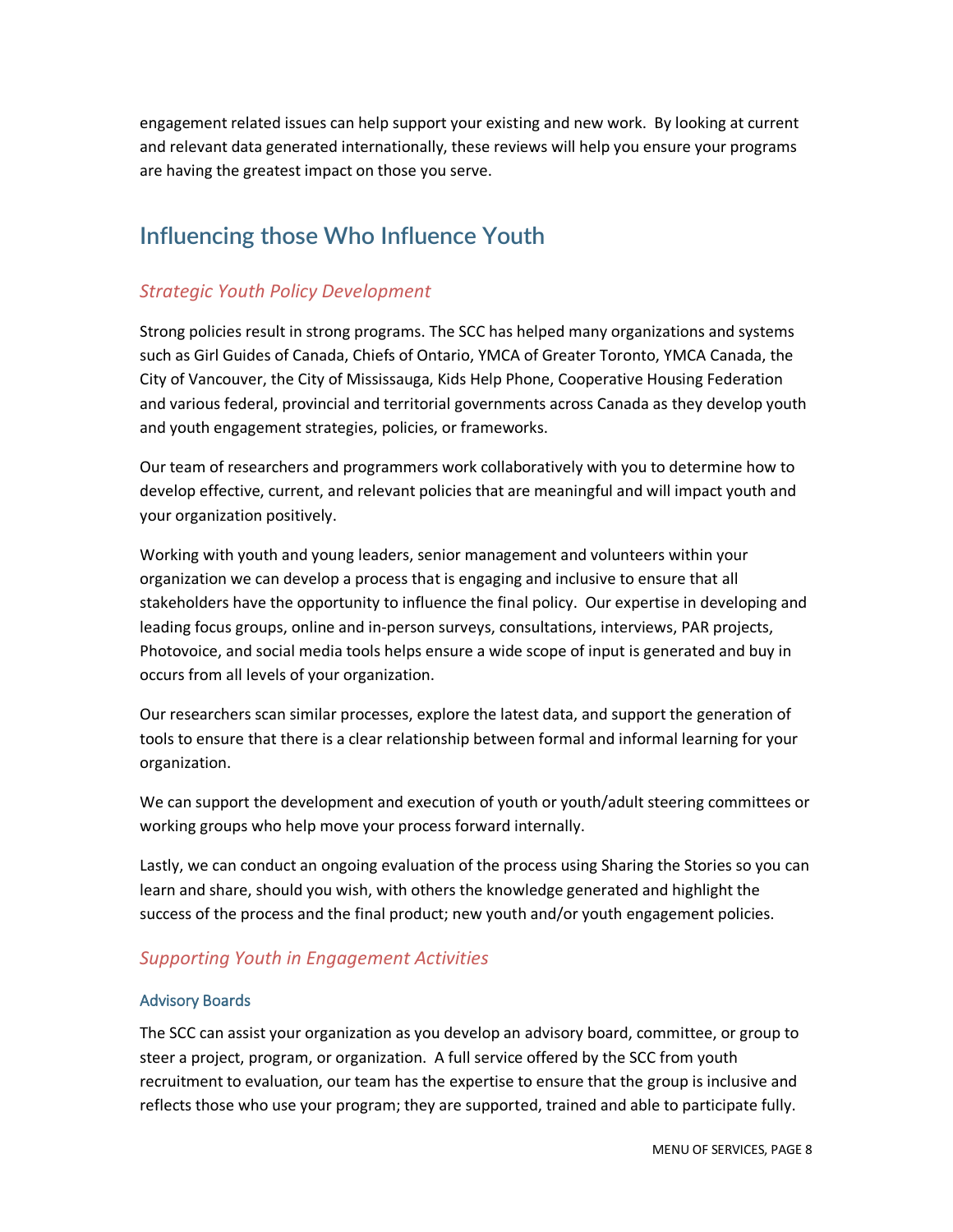We can support local, regional or national groups, including any face to face or overnight meetings (where we can facilitate logistics, support/supervision, facilitation) necessary. Our team of facilitators can work alongside your staff and volunteers to provide knowledge sharing and shared responsibilities if desired. Using various tools (social media, video and telephone conferencing, in person meetings) we can provide a group that builds strong relationships with each other and your organization, provides relevant feedback, advice and ideas and helps advise the project, program or organization.

### Youth Consultations

Using the YDM Model and other interactive processes, the SCC can recruit, facilitate, and provide a report on youth and young adults' feedback on the topic required. Our facilitators begin by learning themselves about the topic at hand, develop an interactive agenda and process, and lead the group through the consultation in order to provide you with the most up to date data from youth and young adults. Consultations can be local, regional, or national and can be conducted in person, online, or over video or teleconference.

# *Youth Engagement Capacity Building*

### Key Note Addresses

For your conferences, symposiums, trainings, fundraisers, or other special events the SCC can provide recognized leaders in youth engagement as key note speakers for your event. These addresses can have experienced youth join the speaker for a full complement of experience for your event.

### **Workshops**

The SCC offers a series of interactive workshops geared to youth, adults, or youth and adults on youth engagement activities, learnings, projects, and processes. These workshops (including Youth Engagement 101, Adult Allies, Youth As Influencers, Young Decision Making) can be delivered in a standalone process (ranging in time from 45 minutes – full or multi day sessions) or linked to a Key Note Address or other presentation at your events. Our workshops are often led by youth, young adults, and adults working together and will be paired to best meet the needs of the audience or your organization.

### Presentations

Searching deeper than our Workshops, SCC Presentations are more instructive and less interactive, though still reflecting knowledge generated from our twenty-five years of experience on what participants want and need for a fulfilling and meaningful experience. Using touch pad instant polling and sharing knowledge about youth and youth engagement related issues, our presentations are geared to youth, adults, or mixed audiences. Our presentations are often led by youth, young adults, and adults working together and will be paired to best meet the needs of the audience or your organization.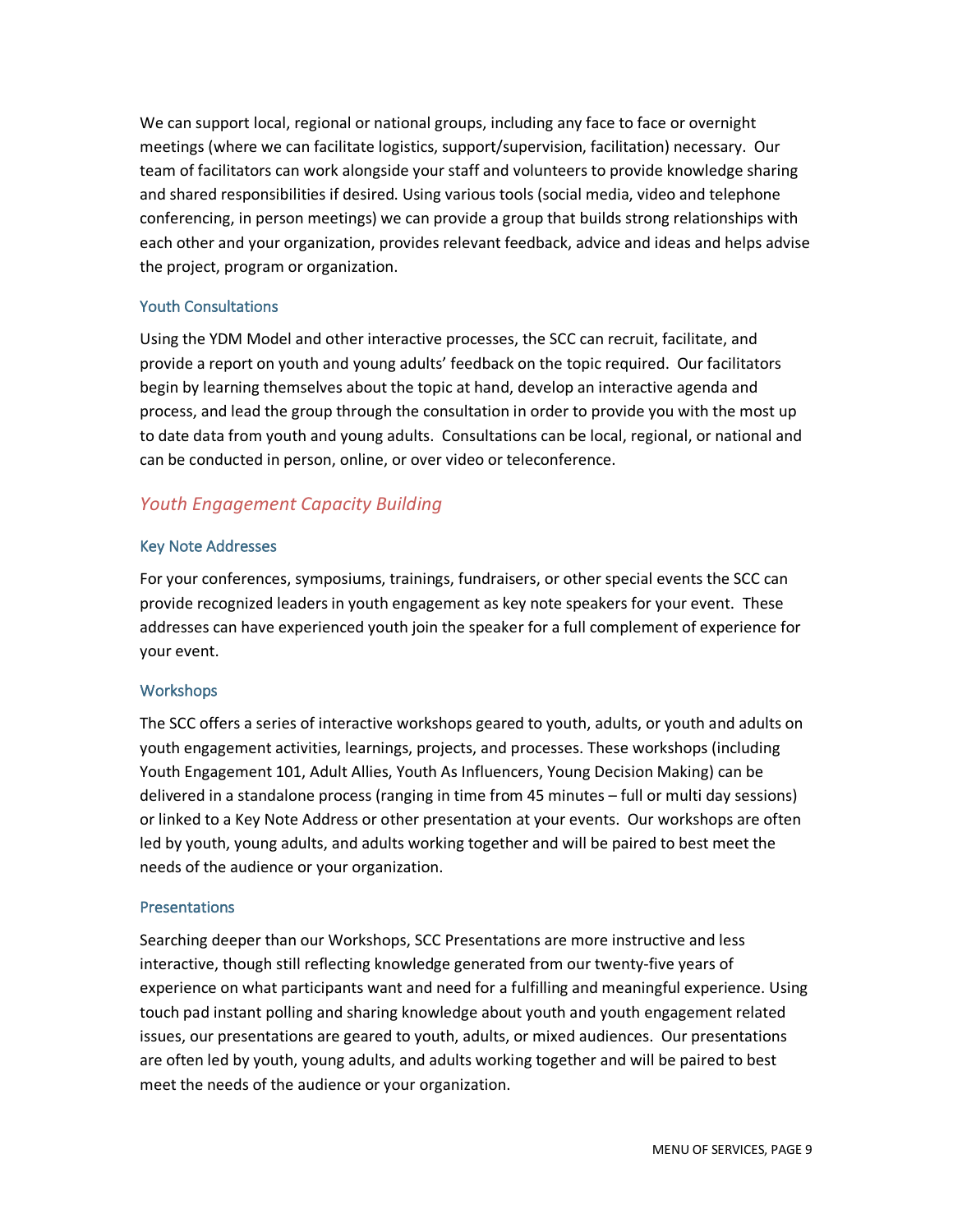#### **Trainings**

How do we develop a youth engagement strategy? How can we use the YDM Model within our organization? How do we deliver gender specific programming? How do we best engage more diverse youth and be inclusive in our programming? If you have asked these questions we can help provide the answers that fit your organization. Our trainings, either one time or ongoing, can help your organization become a strong leader in respectful and meaningful youth engagement. Led by our skilled and knowledgeable trainers, these sessions will provide the ideas, the research, and the knowledge that supports them and tools you can use to move the youth engagement agenda forward in your organization.

The SCC's workshops and trainings can offer a range of components, which we combine together and tailor for both youth and/or adult audiences depending on requests. Below is a snapshot of the possible workshops, presentations or trainings we can offer your organization.

- **A Framework for Youth Engagement:** Introduction to the Centre of Excellence for Youth Engagement's conceptual framework of youth engagement, and how to use it as a tool for planning and continuous evaluation. The framework includes initiating factors, sustaining factors, qualities of engagement, as well as outcomes. Each of these are explored at the individual, social, and systemic levels over time. This component can include strategic planning for developing new, or improving existing youth engagement opportunities, with a hands-on activity to practice using the framework.
- **Recent Trends from Youth Engagement Literature:** Current and emerging research results around youth engagement, with a focus on how the research translates to policy and practice.
- **Engaging Youth in Programs:** Components of the recent youth engagement literature and youth engagement framework are included to provide a basis for program development and identification of effective practices. Deconstruction of existing youth engaging programs provide examples of effective practices with a focus on action planning. This component includes youth engagement in various settings, including events and conferences as well as effective models, policies ,and practices to create safe, fun, and meaningful experiences for youth. As with all of our work, we give special attention to engaging diverse youth, particularly youth that are typically disengaged.
- **Youth Take Charge, addressing structural racism:** This youth engagement session leads participants through reflection activities and discussions about racism. It was prepared by the Students Commission of Canada (SCC), utilizing activities initially developed by Morris Green. The SCC is an inter-generational charity working towards a world where young people are valued, heard and their ideas for improving themselves, the lives of their peers and communities are put into action.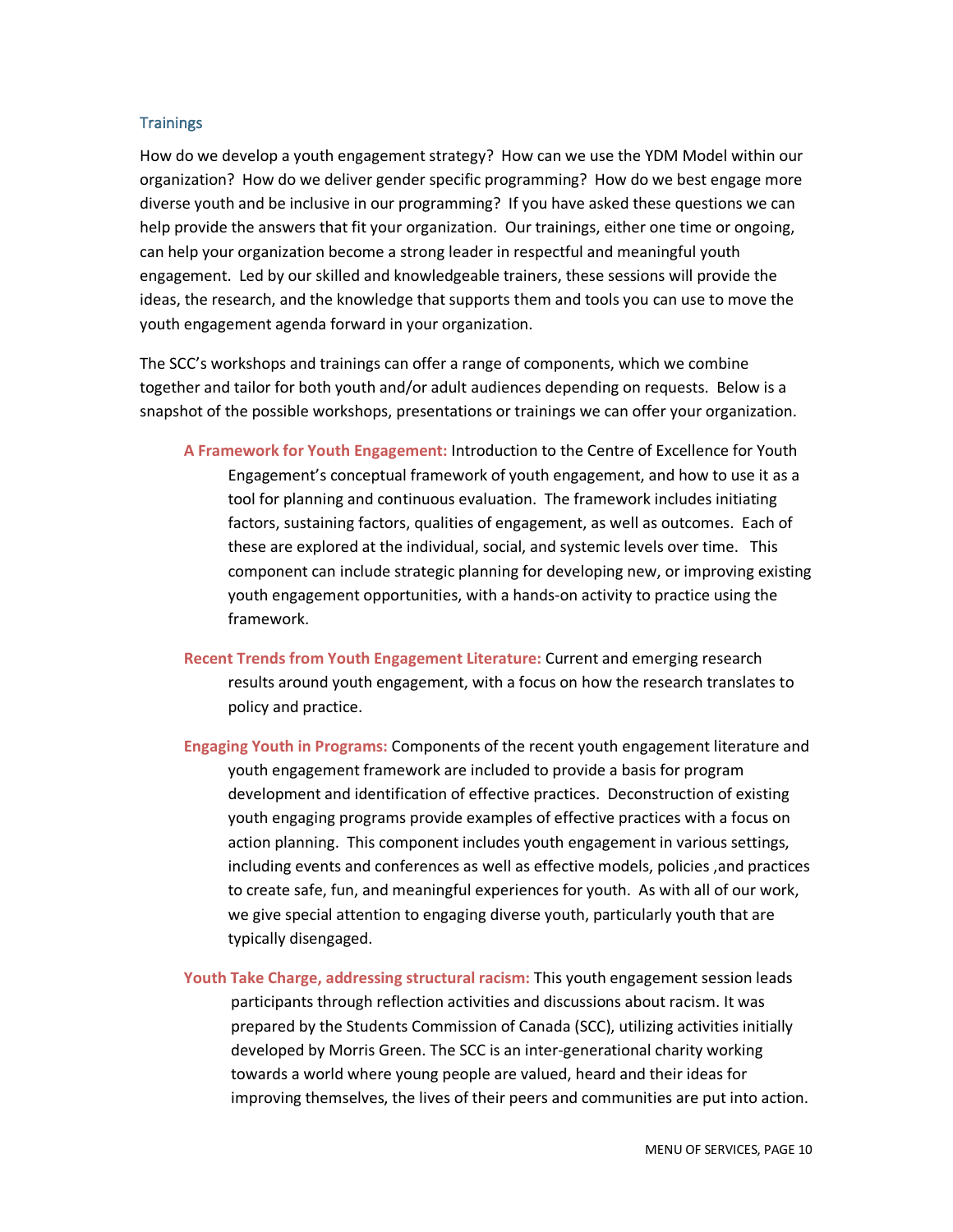These sessions engage community members in identifying strengths and tools to help deal with key issues affecting young people's health and wellbeing, specifically in regards to experiences of racism. These sessions are intended to gather voice from young people on the issues that affect them as part of national project on structural racism. The data collected through the workshop will be used to inform the development of further anti-racism activities and workshops. The evaluation of the workshop presentations will also help highlight, for youth and adult allies, the key issues affecting young people in regards to racism in Canada today.

- **Smoking Prevention for Middle School Aged Children:** our smoking prevention workshop engages young middle school students in a fun, active and engagement session that educates them on the impacts of smoking. We breakdown the impacts smoking has on social, physical and financial aspects of their life.
- **Adult Ally Training:** An activity-based workshop for adult allies to build on their skills at working with youth. The workshop format models youth engaging practices. Activities focus on self-reflection, values, exploring new skills, and assessing strengths. This workshop is complemented by a full training manual with extra activities and worksheets available online. Activities from this training are ideal to integrate in various youth engagement workshops and during initial processes of youth-adult partnerships.
- **Youth Sexuality Workshop:** An activity-based workshop for adult allies and youth to build their comfort level to work together in areas related to youth sexuality. Sexuality is defined holistically as a term that encompasses all aspects of youth health and wellbeing, from physical and psychological to identity and spiritual development. Activities focus on self-reflection, values, exploring new skills, and assessing strengths. This workshop is complemented by a full training manual with extra activities and worksheets available online.
- **Youth Engagement in Research and Evaluation:** Support and training designed to build capacity to engage youth in research, including Participatory Action Research projects, evaluation research, as well as more traditional academic research. Areas to explore include: innovative research methodologies (e.g. community mapping, web-based research, photovoice, theatre), processes to engage youth in some or all stages of research from design to evaluation, skills and support to facilitate youth in research. Training can be tailored for youth to build interview and focus group facilitation skills, develop survey and interview tools, etc.
- **Youth Facilitation Training:** This training is intended to explore facilitation principles and to practice youth facilitation skills. Youth and/or adults learn about engaging ways to facilitate group discussions and processes, including icebreakers and activities, as well as building group ownership. This training includes resource materials (e.g.